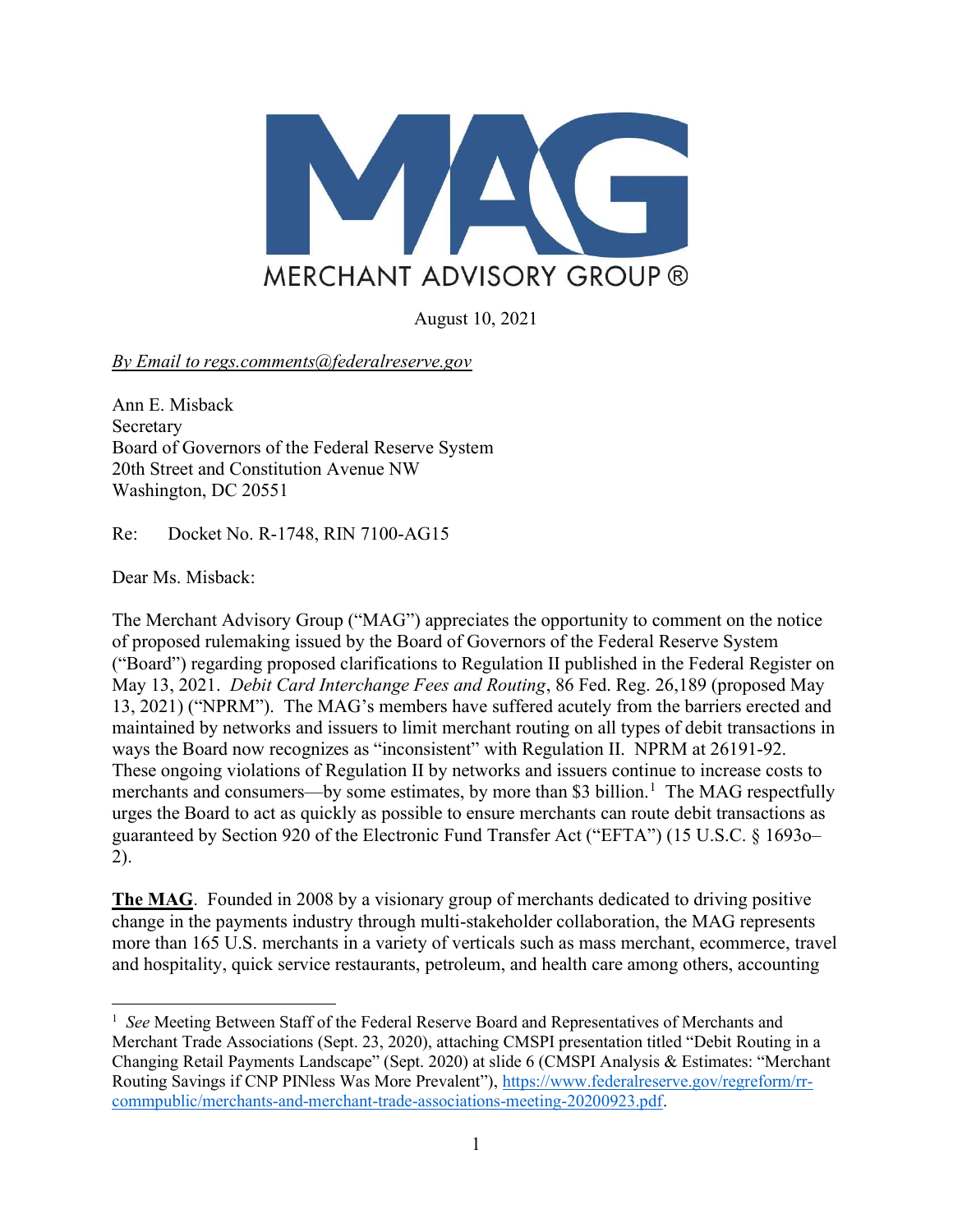for over \$4.8 trillion in annual sales at over 580,000 locations across the United States and online. Roughly \$3.5 trillion of those sales and over 100 billion card payments are electronic, which represents approximately  $62\%$  of total U.S. card volume.<sup>2</sup> MAG members employ over 14 million associates.

# I. Introduction

Before addressing the substance of the proposed revisions to Regulation II, the MAG wishes to briefly highlight the history of the market failure in the payments industry that Congress sought to remedy by enacting the Durbin Amendment. That history should guide the Board's approach in this first clarification since the Board's initial rulemaking over a decade ago—especially in light of the president's recent executive order on competition as well as the advances in payments accelerated by the pandemic.

The MAG offers two primary areas of comment for the Board's consideration.

First, the MAG urges the Board to re-examine its decision to interpret the language of Section 920(b) not to require that issuers enable unaffiliated networks for each cardholder authentication method that may be used for a debit transaction. The MAG believes that a requirement for issuers to enable unaffiliated debit routing for all debit transactions, regardless of cardholder verification method, sales channel, type of merchant, or type of transaction, is clear, straightforward, and readily enforced. History demonstrates that the Board's proposed approach requiring routing options for each "type of merchant" and "type of transaction"—while a substantial improvement—may fail in its scope to solve ongoing problems in the routing of debit transactions and may introduce the potential for even greater noncompliance, leaving merchants with only one routing option for many transactions.

Second, the MAG proposes several specific areas for further clarification including, most importantly, the need to directly address routing in the context of tokenized transactions.

## II. Background

### A. The Durbin Amendment's Routing Provisions Were Enacted to Introduce Competition into a Broken Payments Market

The Durbin Amendment's network routing provisions were enacted in response to the proliferation of exclusive issuance agreements between Visa and Mastercard and debit issuing banks. These agreements eliminated routing competition, resulting in millions of debit cards enabled only for Visa and its affiliated network, Interlink, or Mastercard and its affiliated network, Maestro. The lack of routing competition led to increased interchange and network fees, costing merchants billions of dollars.

Regulation II's routing provisions were designed to fix this problem. As the Board's data has shown for many years, routing competition has worked to reduce interchange fees modestly, as

<sup>&</sup>lt;sup>2</sup> Source of total U.S. card volumes: Federal Reserve Payments Study 2019, https://www.federalreserve.gov/paymentsystems/fr-payments-study.htm.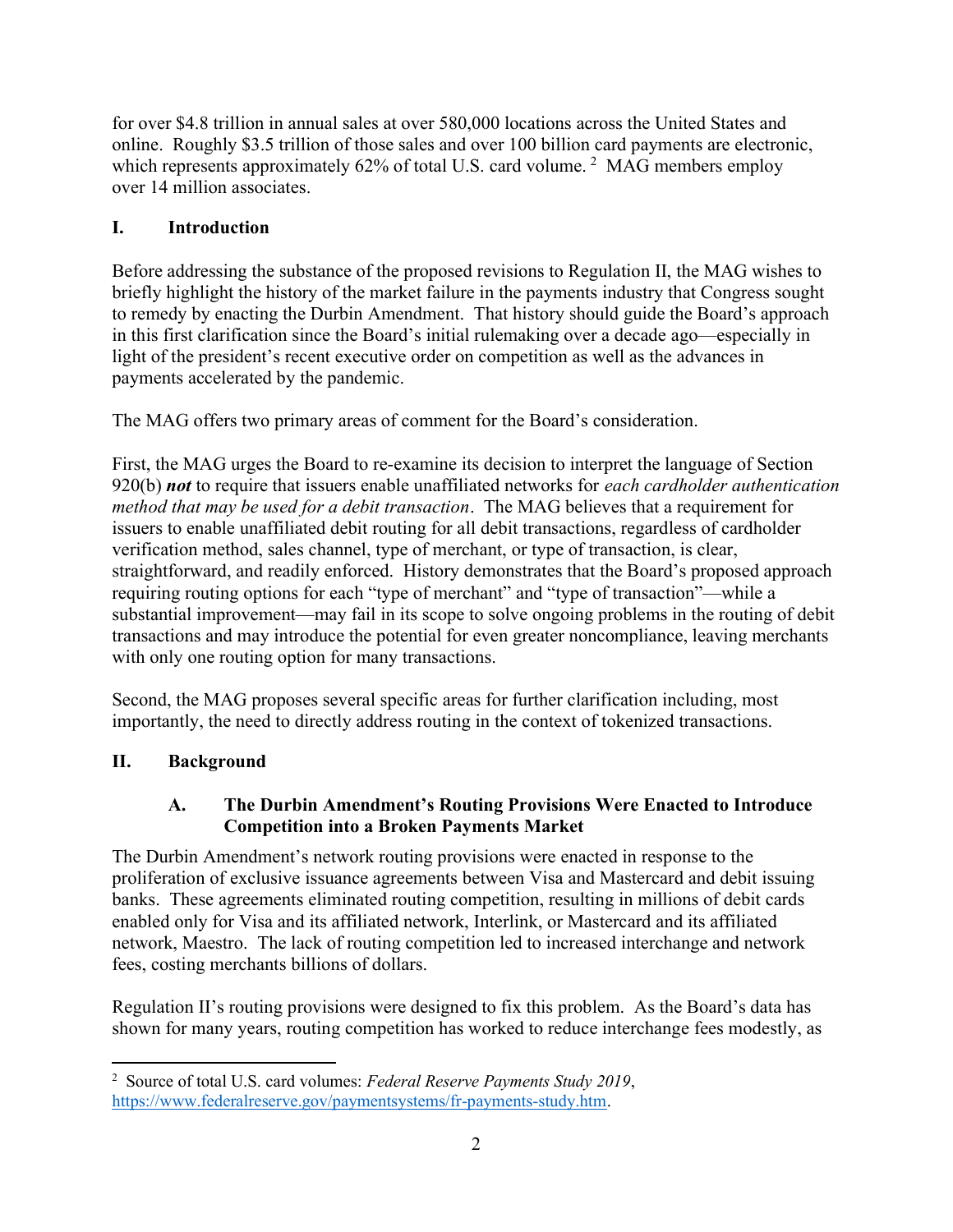exempt interchange rates for single-message (generally PIN-authenticated) transactions have fallen nearly to regulated rates, whereas exempt rates for dual-message (generally not PINauthenticated) transactions have *increased* since  $2011$ <sup>3</sup> At the same time, despite the elimination of exclusive network agreements, Visa's share of debit volumes has steadily increased since the initial impact from Regulation II, and in 2020 rose to nearly  $60\%$ .<sup>4</sup> According to payments industry publication The Nilson Report, networks other than Visa and Mastercard comprised just 16.9% of total general purpose debit purchase volume in 2020, down nearly ten percent from 2019.<sup>5</sup> In ecommerce, Visa's debit share is roughly 70%, while Mastercard's share is 25%.<sup>6</sup>

#### B. COVID-19 Increased Card-Not-Present Transactions and Further Raised Merchant Costs

The Board has identified that issuers and networks have circumvented the routing provisions of Regulation II concerning card-not-present (CNP) transactions. This circumvention has increased costs for merchants. The lack of required routing competition has led to higher exempt interchange rates and network fees for dual-message, card-not-present debit transactions. As volume has shifted to card-not-present transaction types, the problem for merchants grew more severe during the COVID-19 pandemic, as the lack of required routing competition increased payment costs for merchants, and thus their customers, during a time of extraordinary financial stress. As the Board recognized, the already swift growth of card-not-present transactions "accelerated" during the pandemic. NPRM at 26190. These transactions are more expensive for merchants, incurring both higher interchange and network fees. As Board data has shown, where there is routing competition, rates fall; where there is no routing competition, rates increase.

The increase in card-not-present debit stemmed from a massive shift to online shopping, which also was accompanied by a shift toward contactless forms of payment in-store.<sup>7</sup> Retailers

<sup>&</sup>lt;sup>3</sup> 2019 Interchange Fee Revenue, Covered Issuer Costs, and Covered Issuer and Merchant Fraud Losses Related to Debit Card Transactions, Board of Governors of the Federal Reserve System (May 2021) at 3, https://www.federalreserve.gov/paymentsystems/files/debitfees\_costs\_2019.pdf. As for network fees, the average per-transaction merchant-side network fee paid to dual-message networks "rose consistently from 2009 to 2019 and was the highest average per-transaction network fee across all categories after 2011" nearly double the fees paid to single-message networks which have "remained constant after 2009 . . . ." Id. at 14.

<sup>4</sup> The Nilson Report Issues 1005 (Oct. 2012), 1028 (Oct. 2013), 1051 (Oct. 2014), 1074 (Oct. 2015), 1097 (Oct. 2016), 1119 (Oct. 2017), 1141 (Oct. 2018), 1163 (Oct. 2019), 1185 (Oct. 2020), 1191 (Feb. 2021), 1200 (June 2021).

<sup>&</sup>lt;sup>5</sup> The Nilson Report Issues 1185 (Oct. 2020), 1191 (Feb. 2021), 1200 (June 2021).

<sup>&</sup>lt;sup>6</sup> See Complaint, United States v. Visa Inc. & Plaid Inc. (N.D. Cal. filed Nov. 5, 2020)  $\P$  1, 5, https://www.justice.gov/opa/press-release/file/1334726/download ("DOJ Complaint").

<sup>&</sup>lt;sup>7</sup> See, e.g., Mastercard New Payments Index: Consumer Appetite for Digital Payments Takes Off, Business Wire (May 4, 2021), https://www.businesswire.com/news/home/20210503005823/en/; Kate Fitzgerald, Mastercard sees contactless acceptance triple in U.S., Brazil, American Banker (May 5, 2021), https://www.americanbanker.com/payments/news/mastercard-sees-contactless-acceptance-triplein-u-s-brazil.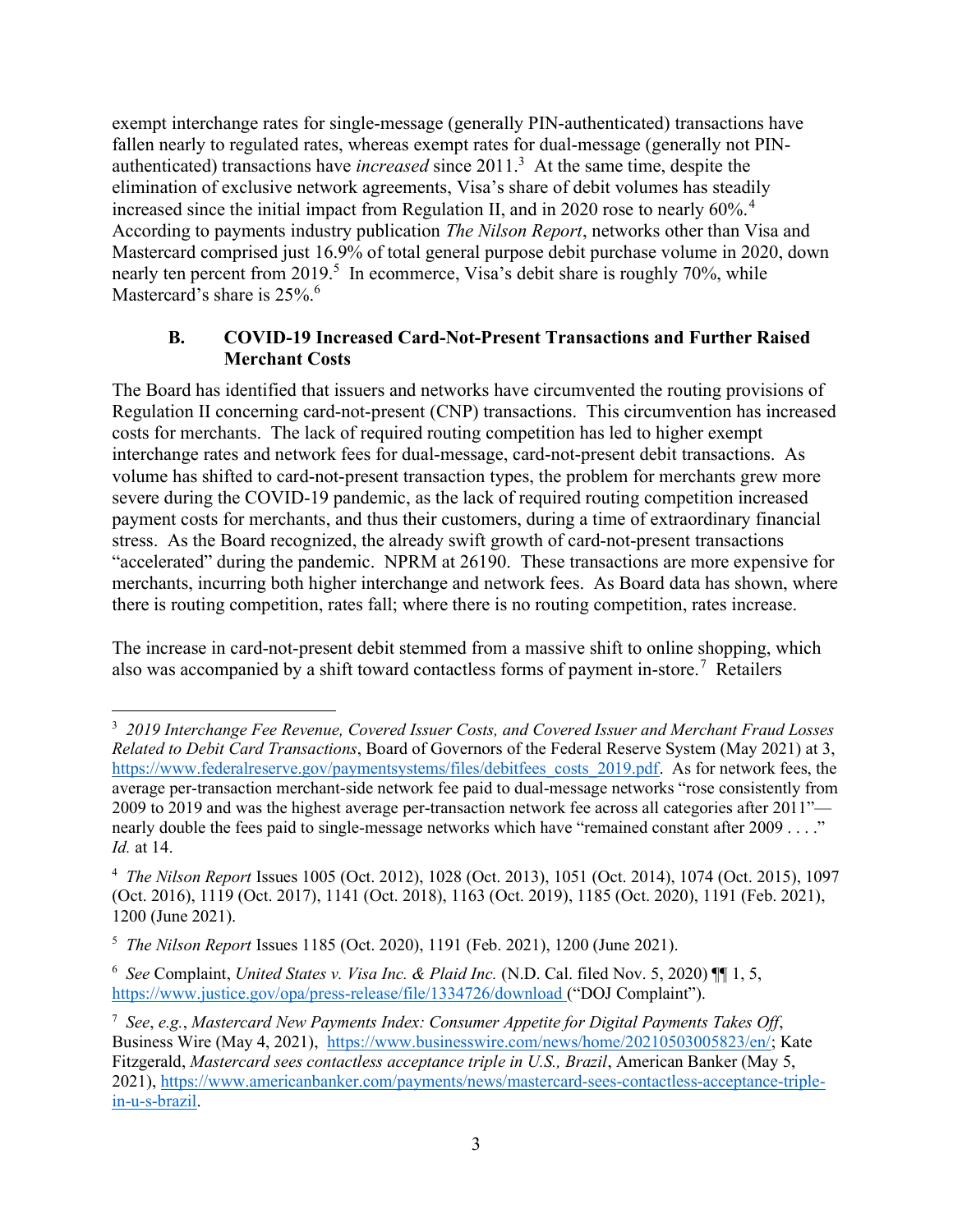adapted quickly to the pandemic by investing in new forms of shopping such as buy-onlinepickup-in-store ("BOPIS") and implementing take-out and delivery in new segments. A senior Visa executive told investors, "we've pulled forward three, four, five years of customer habituation and muscle memory formation" in ecommerce which is unlikely to subside after the pandemic.<sup>8</sup> Meanwhile, debit was already the most popular form of consumer payment for years before the pandemic.<sup>9</sup> The economic disruption wrought by the pandemic increased the use of debit cards, with a shift towards non-discretionary versus discretionary spending, which is disproportionately on debit.

Retailers have operated under tremendous strain over the last 18 months. Some navigated intermittent and unpredictable store closures and lay-offs, while others faced huge spikes in demand offset by persistent supply chain disruptions. Retailers had to quickly learn how to operate during a global health crisis challenging the safety of their employees and customers, with constantly evolving health and safety protocols.<sup>10</sup>

The shift to card-not-present forms of payment has increased costs for merchants, because issuers and networks continue to evade compliance with Regulation II which, as the Board recognized, has resulted in little or no routing choice for this exploding segment of debit transactions. NPRM at 26190 ("merchants are often not able to choose from at least two unaffiliated networks when routing card-not-present transactions"). The MAG urges the Board to end this circumvention without any further delay.

https://www.kansascityfed.org/documents/7921/psrb21bradford0414.pdf.

<sup>&</sup>lt;sup>8</sup> Oliver Jenkyn, Executive Vice President & Group President & Regional President-North America, Visa Inc. at Morgan Stanley Technology, Media and Telecom Conference (Corrected Transcript) (Mar. 1, 2021) at 4, https://s1.q4cdn.com/050606653/files/doc\_downloads/Transcripts/2020/CORRECTED-TRANSCRIPT-Visa-Inc.(V-US)-Morgan-Stanley-Technology-Media-and-Telecom-Conference-1- March-2021-11-45-AM-ET.pdf); see also Visa Inc. at Wells Fargo TMT Summit (Corrected Transcript) (Dec. 1, 2020) at 7 ("[W]e have probably pulled forward three years' worth of behavioral change into one year as a result of the pandemic."),

https://s1.q4cdn.com/050606653/files/doc\_downloads/events/2020/12/02/CORRECTED-TRANSCRIPT-Visa-Inc.(V-US)-Wells-Fargo-TMT-Summit-1-December-2020-12-00-PM-ET.pdf; Terri Bradford, Are Contactless Payments Finally Poised for Adoption?, Federal Reserve Bank of Kansas City, Payments System Research Briefing (Apr. 14, 2021) (discussing the rise in contactless payments and noting surveys indicating that consumers do not expect to revert),

<sup>&</sup>lt;sup>9</sup> According to the most recent Consumer Payment Choice survey, consistent with prior years, in 2019 "consumers made most of their payments with debit cards . . . ." 2020 Survey of Consumer Payment Choice, Federal Reserve Bank of Atlanta, Research Data Reports (Updated May 18, 2021), https://www.atlantafed.org/-/media/documents/banking/consumer-payments/survey-of-consumerpayment-choice/2020/2020-survey-of-consumer-payment-choice.pdf.

<sup>&</sup>lt;sup>10</sup> See, e.g., Jason Goldberg, The Impact Of Covid-19 On U.S. Brands and Retailers, Forbes (Mar. 29, 2020), https://www.forbes.com/sites/jasongoldberg/2020/03/29/the-impact-of-covid-19-on-us-brandsand-retailers/; Phil Wahba, A record 12,200 U.S. stores closed in 2020 as e-commerce, pandemic changed retail forever, Fortune (Jan. 7, 2021), https://fortune.com/2021/01/07/record-store-closings-bankruptcy-2020/.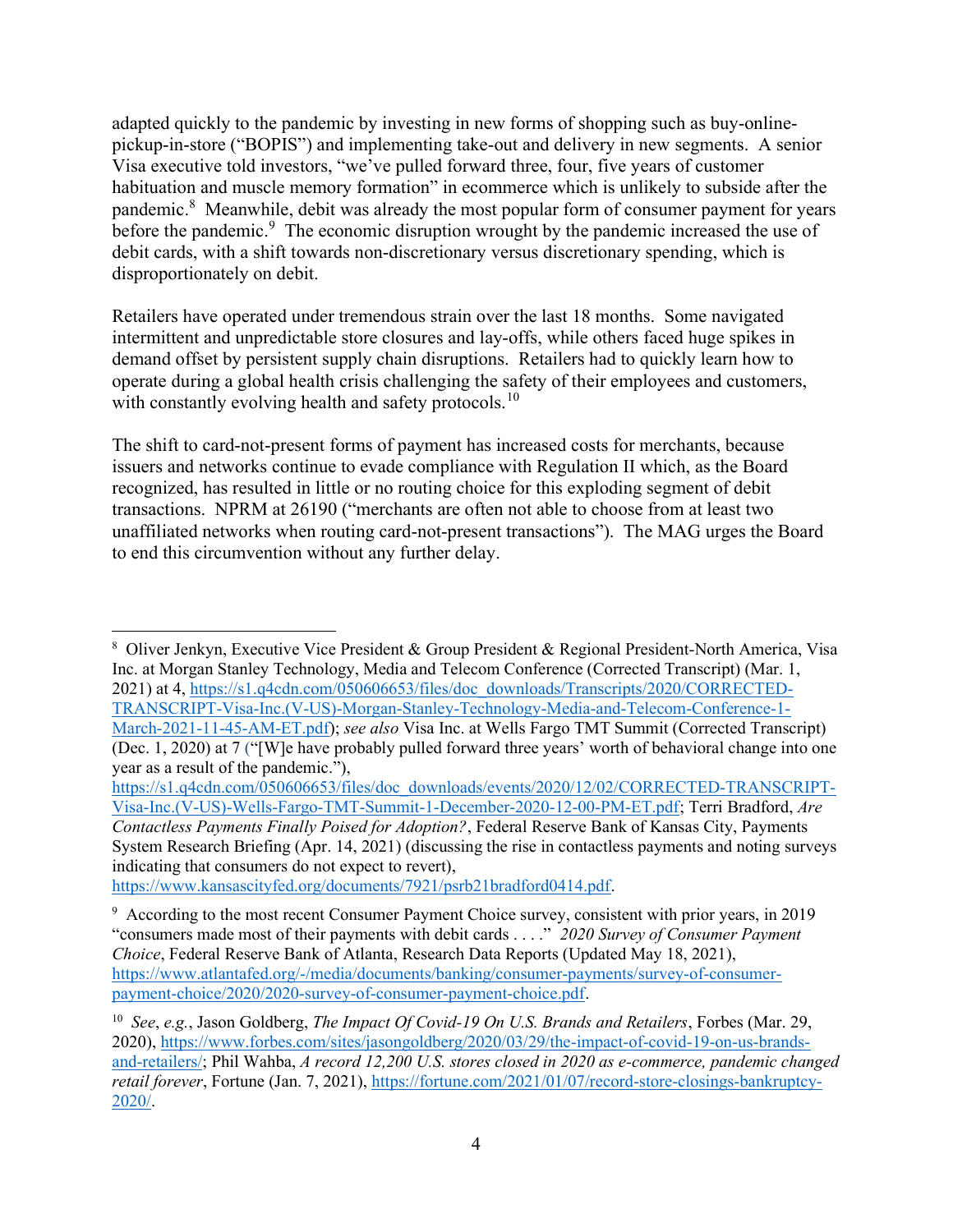#### C. Presidential Executive Order 14036 Makes Vigorous Enforcement of Regulation II an Imperative

On July 9, 2021, President Biden issued an Executive Order on Promoting Competition in the American Economy. Executive Order 14036, 86 Fed. Reg. 36,987 (published July 14, 2021). The Order provides valuable context for the Board as it carefully evaluates clarifying Regulation II to better serve the competition-enhancing intent of the Durbin Amendment.

The Order calls for a "whole-of-government approach" to competition policy to combat "excessive market concentration" that threatens to deny American businesses and consumers the benefits of an "open economy." Order at 36987. Section 2(c) of the Order identifies the Dodd-Frank Act specifically as one of several "industry-specific fair competition and antimonopolization laws" providing "additional protection" above and beyond the nation's antitrust laws, which are the "first line of defense against the monopolization of the American economy." Id. at 36989.

Section 2(d) of the Order notes that these statutes charge agencies—including the Board and the Federal Trade Commission ("FTC")—"to protect conditions of fair competition in one or more ways, including by . . . policing unfair, deceptive, and abusive business practices; . . . [and] promulgating rules that promote competition, including the market entry of new competitors . . . ." Id. As part of a "whole-of-government approach," Section  $2(g)$  orders that "Agencies can and should further the policies set forth in section 1 of this order by, among other things, adopting pro-competitive regulations  $\dots$ ." *Id.* at 36989-90. Finally, in Section 3, the Order encourages renewed inter-agency cooperation where—as here—Congress has adopted laws where "agencies have overlapping jurisdiction." *Id.* at 36990.

The broader failure of market mechanisms in payments led to ever-increasing interchange fees on debit transactions—fees that were as high as those on credit transactions despite the absence of financial risk to the issuer. Additionally, Visa and Mastercard contracted with issuers to be configured as the exclusive network available on issuers' debit cards, leveraging their power in credit to advance their fraud-prone signature debit products and diminish rival debit networks who offered more secure PIN transactions.

These developments led to the Durbin Amendment. Enacted as part of the Dodd-Frank Wall Street Reform and Consumer Protection Act in 2010, the Durbin Amendment sought to bring about competition and transparency into debit transactions by regulating interchange fees for covered issuers (issuers with \$10 billion or more in assets) and requiring two unaffiliated networks on all debit products to allow for merchant routing choice.<sup>11</sup>

The Department of Justice ("DOJ"), in carrying out its mission as one of the two federal agencies charged with enforcing the antitrust laws, recently recognized these debit market realities (and Regulation II's inability to remedy them) when it sued to block Visa's acquisition of Plaid under Section 2 of the Sherman Act and Section 7 of the Clayton Act in United States v. Visa Inc. &

<sup>&</sup>lt;sup>11</sup> See Section 1075 of the Dodd-Frank Wall Street Reform and Consumer Protection Act (Pub. L. 111-203, 124 Stat. 1376 (2010)), which amended the EFTA (15 U.S.C. § 1693 et seq.) by adding a new Section 920 codified at 15 U.S.C. § 1693o–2.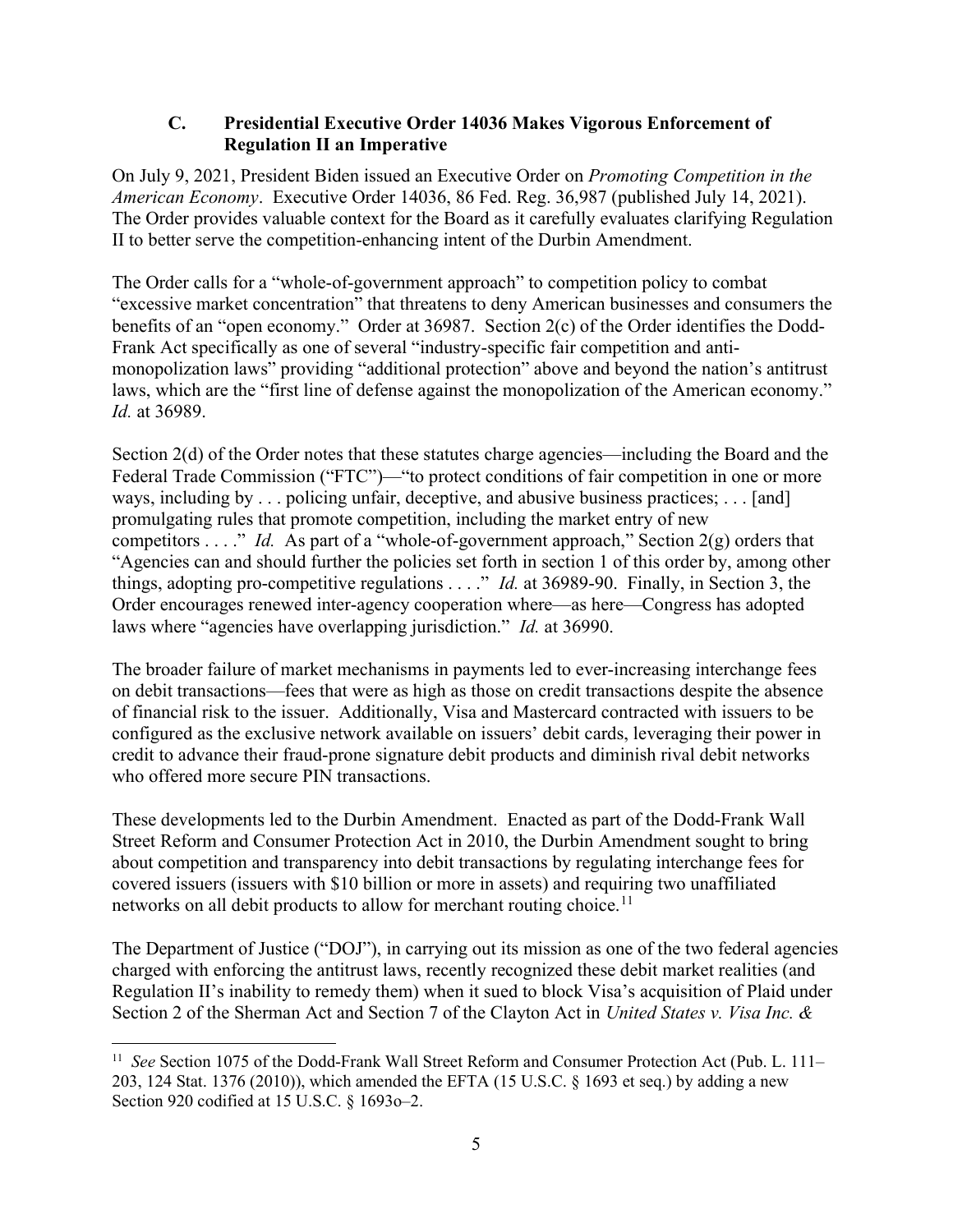Plaid Inc. (N.D. Cal. filed Nov. 5, 2020) ("DOJ Complaint"). The DOJ Complaint alleged that Visa continues to possess and wield monopoly power in the debit market, citing the high "entry barriers, coupled with Visa's long-term, restrictive contracts with banks" as "nearly insurmountable" to competitors. DOJ Complaint ¶ 6. The DOJ further alleged that Visa has maintained that power by, among other things, subverting the successful implementation of the Durbin Amendment. *Id.* 1 31 ("Visa has responded by imposing new fees on merchants that undermine the effectiveness of the Durbin Amendment's fee caps. Even after enactment of the Durbin Amendment, Visa estimates that it earns an 88% operating margin from its network fees on debit payments, illustrating its durable monopoly power."). According to the DOJ, "the debit network and interchange fees that Visa and its partner banks collect cost U.S. merchants and consumers more than \$6 billion per year." Id. ¶ 28. At the same time, the MAG is aware that Mastercard—"Visa's only meaningful competitor for card issuance," id. ¶ 27—has made similar agreements with issuers where Mastercard must be the only signature network enabled on Mastercard-branded debit cards, further restricting merchant routing options for card-not-present transactions.

The market failure identified by the DOJ requires constant and rigorous enforcement of the Durbin Amendment. Over the years, issuers and networks have consistently worked to erode the two pillars of the Durbin Amendment—a cap on the level of interchange fees and a ban on network exclusivity. The history of circumvention by issuers and networks is starkly evident in the Board's recent data showing "covered issuers representing slightly more than 50 percent of the total number and value of all covered transactions reported that none of their CNP transactions were processed over single-message networks in  $2019$ ."<sup>12</sup> We laud the Board's attention to this problem and now turn to the specific clarification proposed in the NPRM.

### III. The Board Should Require Routing Options for All Methods of Cardholder Authentication, Regardless of Means of Access

The MAG appreciates that the Board makes clear in its proposed revisions to Official Commentary to Section 235.7 that Regulation II's network non-exclusivity provisions require that a debit card be enabled on at least two unaffiliated payment card networks "regardless of means of access," including explicitly any "means of access that may be developed in the future." NPRM at 26195 (Proposed Comment 235.7(a)-(7)).

However, the MAG is concerned that the Board intends to maintain its earlier position<sup>13</sup> that there is no requirement that an issuer enable two unaffiliated networks for "each method of cardholder authentication (e.g., signature, PIN, biometrics, any other method of cardholder

 $12$  2019 Interchange Fee Revenue, Covered Issuer Costs, and Covered Issuer and Merchant Fraud Losses Related to Debit Card Transactions, Board of Governors of the Federal Reserve System (May 2021) at 17, https://www.federalreserve.gov/paymentsystems/files/debitfees\_costs\_2019.pdf.

<sup>&</sup>lt;sup>13</sup> The MAG observes that while the Board previously defended its position on routing and authentication methods in litigation, the D.C. Circuit affirmed that the Board retains discretion under the statute. NACS v. Board of Governors of the Federal Reserve System, 746 F.3d 474, 493-96 (D.C. Circ. 2014) ("defer[ing] to the Board's reasonable interpretation of section 920(b)").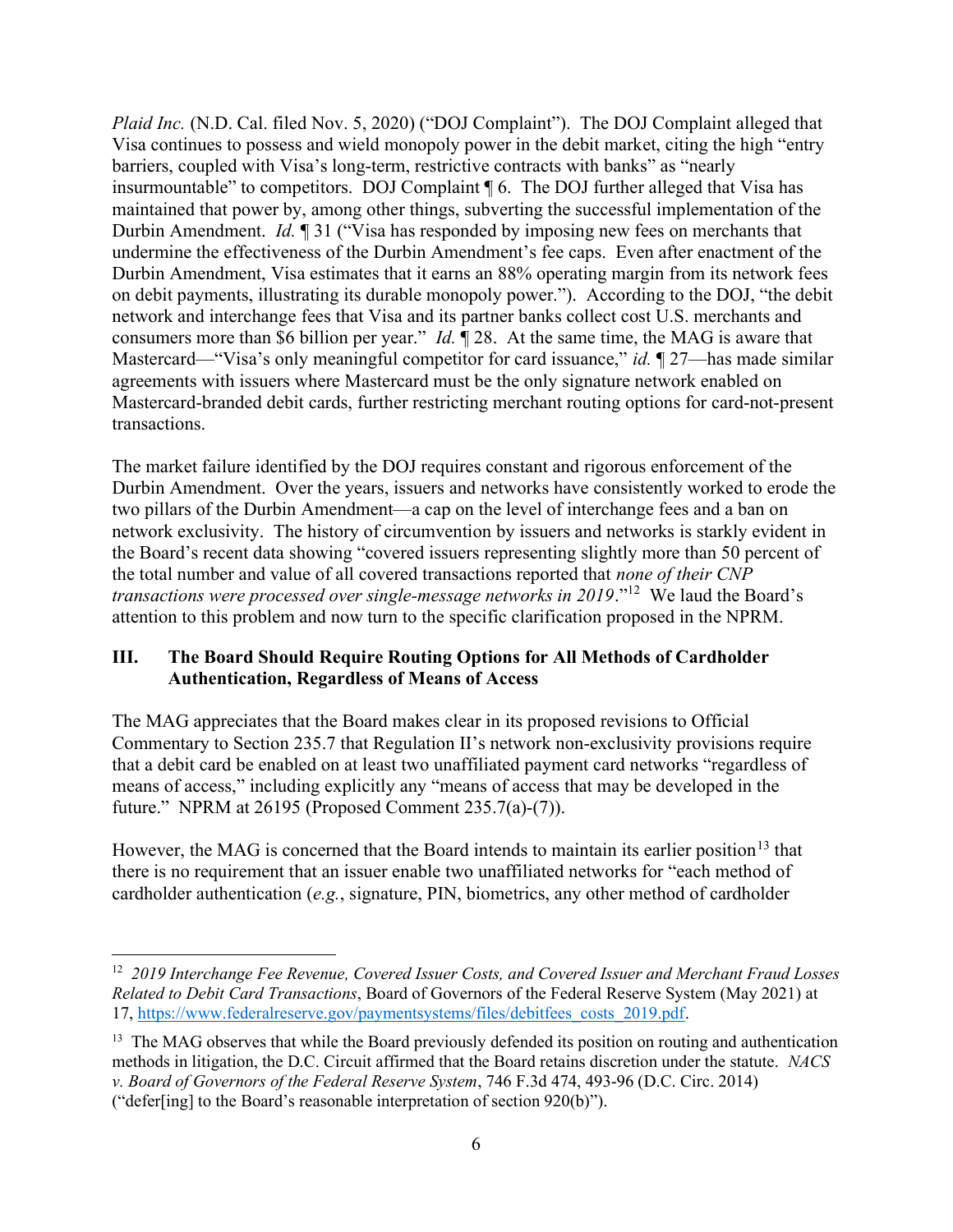authentication that may be developed in the future, or the lack of a method of cardholder authentication)." NPRM at 26194 (Proposed Comment 235.7(a)-(1)).<sup>14</sup>

Allowing issuers not to properly enable two unaffiliated networks for each method of cardholder authentication risks perpetuating the problems that motivated the Board's clarification in the first place. Issuers' failure to enable routing options for all cardholder authentication methods has resulted in issuers denying merchants the ability to route transactions on card-not-present transactions for many years, including by actively disabling certain cardholder verification methods ("CVMs") supported by unaffiliated networks. Networks and issuers that wish to continue to circumvent the Board's clarified rule may even assert that routing need not be enabled for certain card-not-present transactions, depending on what methods are used to authenticate the cardholder. Those that wish to continue to circumvent Regulation II may simply engage third parties to deploy technology to authenticate the cardholder and claim that it is the third-party's technology that bars routing, not the issuer.

The Board's approach may also fail to address current circumvention efforts that often eliminate PINless routing options for *card-present* transactions, or it may introduce additional means of evasion of the Board's routing requirements.<sup>15</sup> If customer "muscle memory" learned during the pandemic leads to lower PIN entry, it is all the more important to have at least two unaffiliated routing options available for CVMs that do not use PIN, such as No-CVM, biometric, or signature transactions.

Specifically, the MAG is concerned that issuers could deploy a patchwork of enablement of unaffiliated networks for certain types of transactions, but for only certain authentication methods. For example, in the card-present context, even though networks finally eliminated signature-capture requirements, if issuers do not enable PINless functionality, merchants will only have routing options when a PIN is obtained. Networks and issuers could further limit the number of transactions with multiple routing options— "contestable" transactions, in industry parlance—by only enabling routing options when authentication methods that are less prevalent than PIN are used, such as a biometric method, while enabling only a single network for more established methods. Networks and issuers could then claim they are still in compliance with Regulation II by using this authentication loophole. It is exactly this type of conduct—where issuers and networks find ways to effectively evade compliance with Regulation II—that led to

<sup>&</sup>lt;sup>14</sup> As the Board is aware, the non-exclusivity mandate in the statute bars restrictions on the routing of a debit "transaction." 15 U.S.C. § 1693o-2(b)(1)(A) & (B). The provision's author, Senator Durbin, confirmed on the Senate floor during debate on this legislation that "[t]his paragraph is intended to enable each and every debit card transaction—no matter whether that transaction is authorized by a signature, PIN, or otherwise—to be run over at least two unaffiliated networks." Cong Rec. S. 5926 (July 15, 2010). Through its Frequently Asked Questions ("FAQs"), the Board at other times has indicated that routing limitations may not be imposed based on cardholder authentication methods. Frequently Asked Questions About Regulation II (Debit Card Interchange Fees and Routing) on § 235.7 Network Exclusivity and Routing Provisions (Last Update: Nov. 2, 2016) at Q1, Q3, Q4, https://www.federalreserve.gov/paymentsystems/regii-faqs.htm.

<sup>&</sup>lt;sup>15</sup> As discussed below, the Board should expressly clarify that "low-value transactions" and automated fuel dispensers ("AFDs") are respectively a "particular type of transaction" and "particular type of merchant" where issuers must enable routing to unaffiliated networks.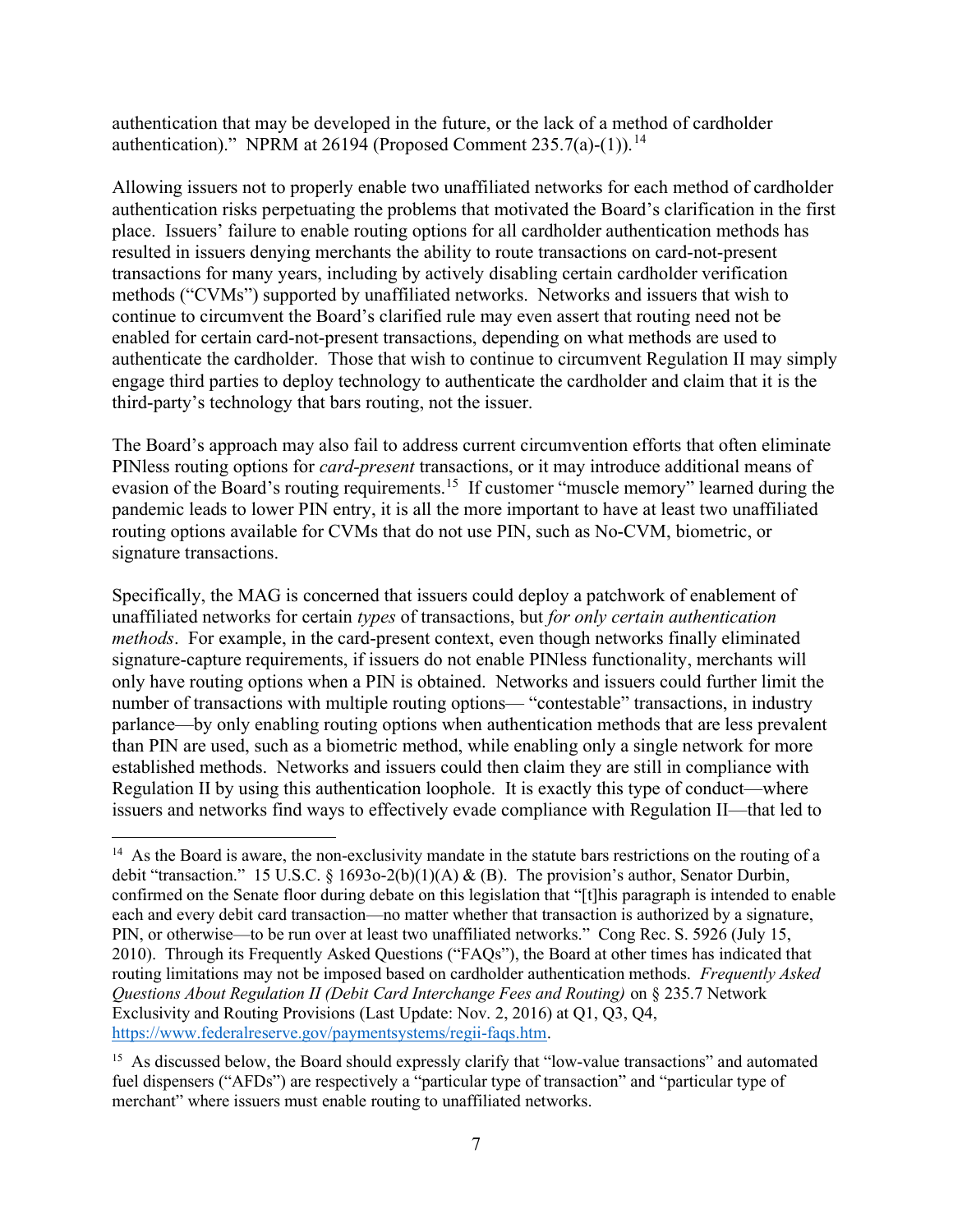this proceeding. In short, cardholder authentication methods should not be used to continue to manufacture and exploit routing obstacles.

To avoid these problems, the Board should require unaffiliated networks be enabled for every method of cardholder authentication. This could be accomplished by requiring that if an issuer enables a network, it must enable that network for all methods of cardholder authentication that the network supports.<sup>16</sup> In addition, no network should be able to restrict or interfere with another network's access to any cardholder verification method.<sup>17</sup>

The Board can accomplish this clarification by expanding the current proposed language concerning non-exclusivity for every "particular type of transaction" (in Section 235.7(a)(2) and in Proposed Comment  $235.7(a)-(2)(iii)(B)$ ,<sup>18</sup> to apply regardless of the method of cardholder authentication. This clarification would avoid any ambiguity about whether a particular transaction is a discrete type of transaction—e.g., card-present—or uses a discrete method of authentication, such as biometric. The MAG proposes that the Board modify the proposed language "for every . . . particular type of transaction" to be more inclusive of new transaction types by including the following language: "for every particular type of debit transaction, regardless of cardholder authentication (e.g., signature, PIN, biometrics, any other method of cardholder authentication that may be developed in the future, or the lack of a method of cardholder authentication)."

In the past, networks and issuers have argued that adding additional networks for dual-message transactions would be costly, and that cardholders preferred one network over another and therefore needed to be able to select which network routed their transaction. Even today, Visa rules bar merchants from requiring PIN entry, which Visa has justified on the basis of cardholder choice of network. In November 2016, however, the Board emphasized that Regulation II provides routing choice to *merchants*.<sup>19</sup> The additional-cost argument is belied by the fact that issuers have actively disabled PINless functionality otherwise ready and available from unaffiliated networks, in order to reduce competition and maximize their own profitability via volume incentive agreements.

Some have suggested that PINless routing has not been widely deployed because it is new and unproven. However, unaffiliated networks have supported PINless routing for years and issuers

<sup>17</sup> Since 2014, Visa and Mastercard have agreed to license only PIN CVM and No-CVM functionality on EMV chip cards for unaffiliated networks, restricting access to signature CVM and CD-CVM, which includes biometric authentication. This is an example of routing interference that should be prohibited.

<sup>18</sup> NPRM at 26192, 26194.

<sup>&</sup>lt;sup>16</sup> The Board could also clarify that while an issuer should enable all the cardholder authentication methods supported by a given payment network, it is under no obligation to enable such methods if they are not properly supported. Genuinely innovative authentication methods could be deployed even if only supported by a single network; however, when other networks develop support for these methods, issuers should be required to enable these networks to allow merchant routing.

<sup>&</sup>lt;sup>19</sup> Frequently Asked Questions About Regulation II (Debit Card Interchange Fees and Routing) on  $\S$ 235.7 Network Exclusivity and Routing Provisions (Last Update: Nov. 2, 2016) at Q4, https://www.federalreserve.gov/paymentsystems/regii-faqs.htm.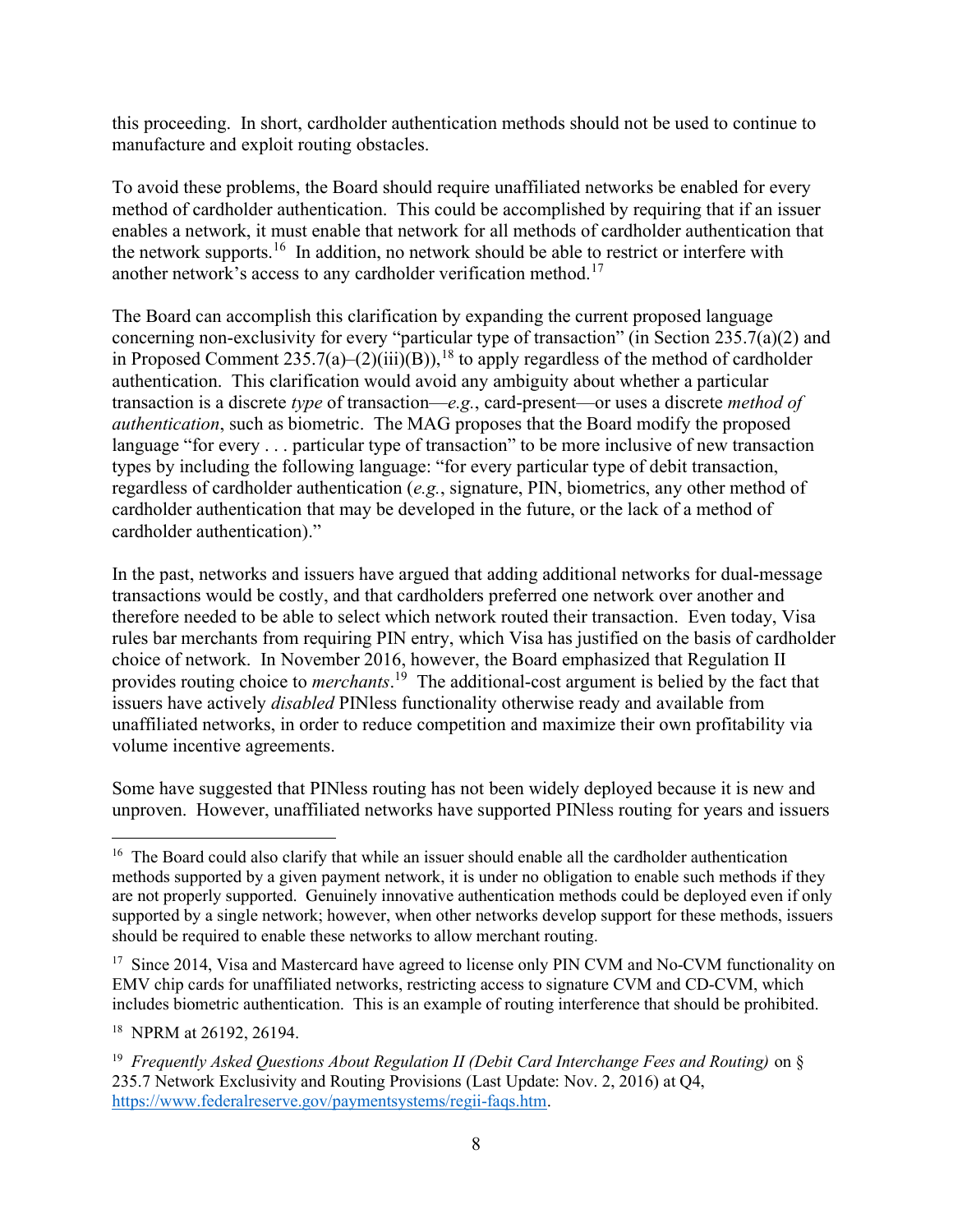have taken *affirmative steps* to disable PINless functionality for certain transaction sets. Unaffiliated networks with longstanding PINless capability include STAR ACCESS (STAR network), ANP+ (ACCEL network), PULSE PAY Express (PULSE network), Sure Pass and Elite Pass (SHAZAM network), and NYCE PINless POS (NYCE network). The restrictions on routing that the Board identifies in the NPRM are not the result of technical limitations; they are the result of business rules put in place by issuers because of incentives from the dominant networks.

As for cardholders, in the MAG's experience, consumers are generally indifferent to how their transactions are routed. Issuers apply consistent liability policies across all the networks they enable for their cardholders, and networks likewise maintain consistent zero liability policies. The dominant networks have also suggested that PINless transactions represent a fraud risk. This argument has no support—unaffiliated networks deploy robust fraud prevention technology, as do issuers as part of their authorization routines. Existing data also refute the argument overall, dual-message transactions suffer three times the rate of fraud loss as single-message transactions. While fraud rates are based on lower volumes because of the circumvention at issue here, to date the fraud rate on single-message card-not-present transactions is substantially lower than for dual-message transactions.<sup>20</sup>

### IV. The Board Should Clarify That Tokenized Transactions Must Be Fully Routable

The MAG supports the Board's efforts to clarify that debit card issuers must properly enable, and allow merchants to choose from, at least two unaffiliated networks for all types of transactions. Considering the history of circumvention of Regulation II by issuers and networks, the MAG urges the Board to make additional efforts to ensure compliance in the future.

The MAG also supports the Board's clarification that a debit card must be enabled for at least two unaffiliated payment card networks "regardless of means of access," including explicitly any "means of access that may be developed in the future." NPRM at 26195 (Proposed Comment  $235.7(a)-(7)$ ). Additionally, the MAG supports the Board's proposed commentary that such means of access include a debit card as well as card proxies such as a device like a fob, or "information stored inside an e-wallet on a mobile phone or other device." Id. The proposed commentary properly requires that for any means of access that carries debit information whether a card or other device—two unaffiliated payment networks must be enabled by the issuer.

The MAG encourages the Board to be clearer still in its commentary, bearing in mind the history of market failure and regulatory whack-a-mole in the payments industry leading to this very proceeding. Today, there are many solutions in market that allow merchants to access customer debit cards stored "on file" or in e-wallets for consumers to make in-app purchases. However, these solutions are routinely structured by issuers and networks to effectively deny merchants the ability to route to unaffiliated networks. The MAG believes it is important to clarify that debit

<sup>&</sup>lt;sup>20</sup> 2019 Interchange Fee Revenue, Covered Issuer Costs, and Covered Issuer and Merchant Fraud Losses Related to Debit Card Transactions, Board of Governors of the Federal Reserve System (May 2021) at 17, https://www.federalreserve.gov/paymentsystems/files/debitfees\_costs\_2019.pdf.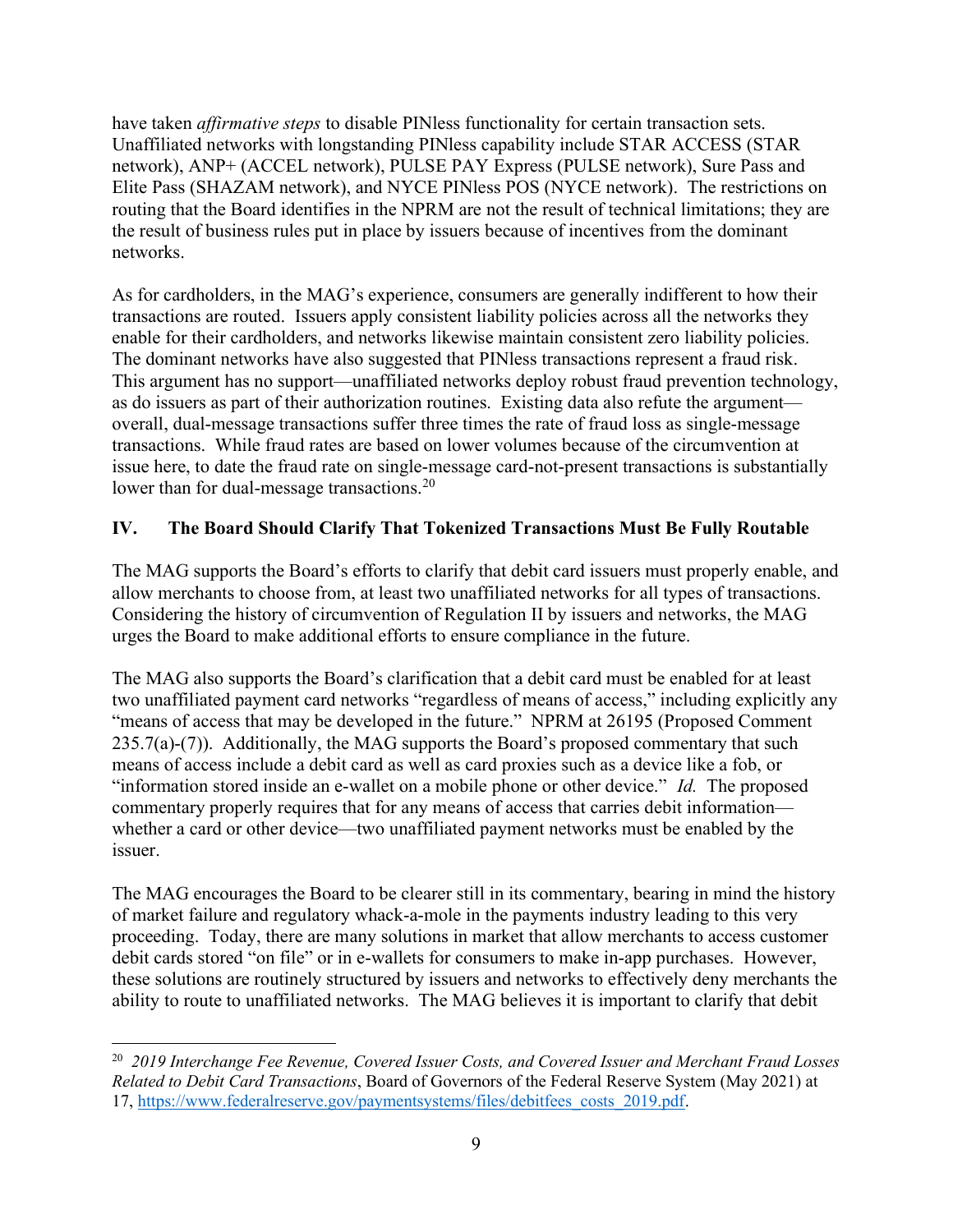transactions conducted in-app or by using a card stored on file are fully "card-not present transactions," a "type of transaction" for which at least two unaffiliated networks must be enabled and available.<sup>21</sup> The MAG highlights that these are fast-growing and increasingly common use cases, such as where a customer has stored payment credentials on a merchant website for subsequent purchases or recurrent billing—from Uber to Netflix to Spotify to various buy-online-pickup-in-store or delivery solutions.

The MAG also believes it is critical for the Board to understand that security methods such as tokenization, in particular, is a continuing and growing area where issuers and networks inhibit merchant routing to unaffiliated networks. The DOJ acknowledged the impediments created by Visa when challenging Visa's merger with Plaid:

These smaller PIN networks, such as Accel, Star, NYCE, and Pulse, have some meaningful presence for in-person debit transactions, but have yet to overcome the barriers to entry for online transactions. This is in part because Visa has erected technological barriers (such as Visa's tokenization service, which withholds essential data from PIN networks) and entered into restrictive agreements that disincentivize the use of PIN networks. As a result, merchants do not use PIN networks in any significant volume to process online transactions, and instead pay higher fees to use Visa and Mastercard networks.<sup>22</sup>

Tokenization is the process of protecting sensitive data by replacing it with an algorithmically generated number called a token. In payment card tokenization, the customer's primary account number ("PAN") is replaced with a series of randomly generated numbers, called a "token." Tokens can be passed throughout the payment chain without exposing sensitive banking details. Visa and Mastercard network tokens have been increasingly used in digital wallets such as Apple Pay and Google Pay.

While tokens themselves are good for the ecosystem, the way they are required to be treated by the creator of the token can reduce routing options. For instance, by agreement between issuers and Visa and Mastercard (and without any involvement from merchants), tokens that are created by Visa and Mastercard must be sent back to these networks for the actual PAN to be regenerated for the issuer to approve the transaction. This creates a technical barrier in the routing of transactions and leaves the global network as the decider of whether the transaction is routable and what information from the original transaction will be included if it is routable.

To provide a minimal level of compliance with Regulation II in the case of digital wallets used at the point-of-sale, Visa and Mastercard have provided a "call-out" service to detokenize the transaction and provide the PAN to enable routing over unaffiliated networks, which permits the merchant a measure of routing choice when a customer accesses a debit card stored on a mobile

<sup>&</sup>lt;sup>21</sup> Alternatively, the Board could recognize "in-app" transactions on mobile devices as a discrete type of transaction, rather than parsing whether these are card-present (such as when the same device interacts with a terminal via Near-Field Communication ("NFC"), without a physical card) or card-not-present transactions.

<sup>22</sup> DOJ Complaint ¶ 32 (emphasis added).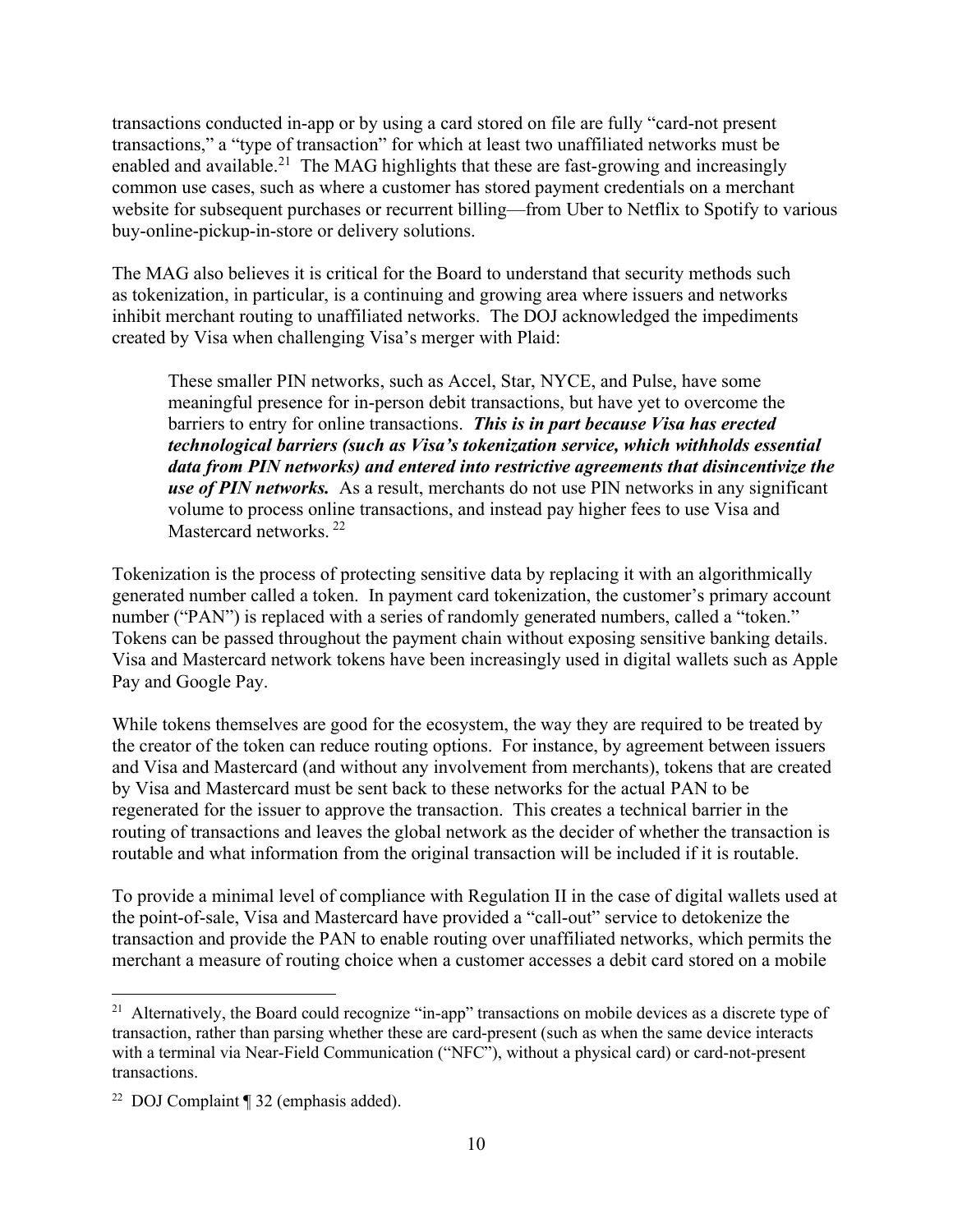device. The MAG understands that Visa and Mastercard provide this call-out service when a cardholder is using a mobile device at the physical point-of-sale. When the cardholder is accessing the same information stored in a mobile wallet through an application on the phone, or a website, however, no call-out is generally provided and routing choice required by the law is rendered impossible.

Visa has modified its position on this call-out in response to merchant complaints, while Mastercard has refused to do so.<sup>23</sup> But despite its modified position, Visa strips critical data elements—including cryptogram validation and domain channel information—out of the transaction, preventing the issuer from authenticating the token, authenticating the merchant, and authorizing the transaction. Importantly, Visa provides these necessary details to unaffiliated networks when the cardholder is present in-store; it is only on in-app or online, card-not-present transactions where this essential data is stripped.<sup>24</sup> And of course, Visa provides these details to the issuer for all of its own transactions. At the same time, Mastercard refuses to detokenize card-not-present transactions at all.

Proposed Clarification. The MAG proposes that the Board adopt language further clarifying that implementation of security solutions, like tokenization, for debit card transactions may not come at the cost of inhibiting routing options directly (by mandating exclusive use of tokens) or indirectly (by withholding relevant and critical data elements). The Board can accomplish this goal by adopting a standard that requires that, when network tokens are deployed, minimal compliance via a call-out to provide the PAN is necessary but is not sufficient, and instead all information needed to consummate the transaction must be provided on a non-discriminatory basis.

Similarly, networks should be prohibited from requiring the provision of data to the networktoken-provider concerning the transaction, other than what is necessary to detokenize. The MAG understands that both Visa and Mastercard have required the unaffiliated network and/or the merchant to provide additional data—including competitively sensitive data—about transactions routed to unaffiliated networks. To be clear, these requirements mean that merchant data is shared with a network that is not even processing the transaction.

Another way to rectify this problem would be to require that all forms of account numbers rendered to the merchant must be able to be sent directly to the issuer. This would put the onus on the issuer to seek any additional information needed to approve the transaction instead of the merchant or acquirer. Here, the token-service-provider ("TSP") would share the necessary

<sup>&</sup>lt;sup>23</sup> The MAG understands that Mastercard also imposes a fee on issuers for all volume processed on non-Mastercard networks. This fee, called the Domestic Other Non-MasterCard Processed Purchase Volume Fee, assesses a charge of 3 basis points when a purchase initiated with a Mastercard-branded card is transacted over another card network that is also enabled on the card, even though Mastercard provides no services at all on the particular transaction.

<sup>&</sup>lt;sup>24</sup> Visa and Mastercard have long agreed to fully detokenize *each other's* transactions, since 2016. Mastercard And Visa Tag-Team Tokens, PYMNTS (Dec. 16, 2016),

https://www.pymnts.com/news/mobile-payments/2016/mastercard-and-visa-tag-team-tokens/; Visa expands secure digital payments in Visa Checkout through tokenization agreement, Visa.com, https://usa.visa.com/visa-everywhere/security/secure-digital-payments-through-tokenization.html.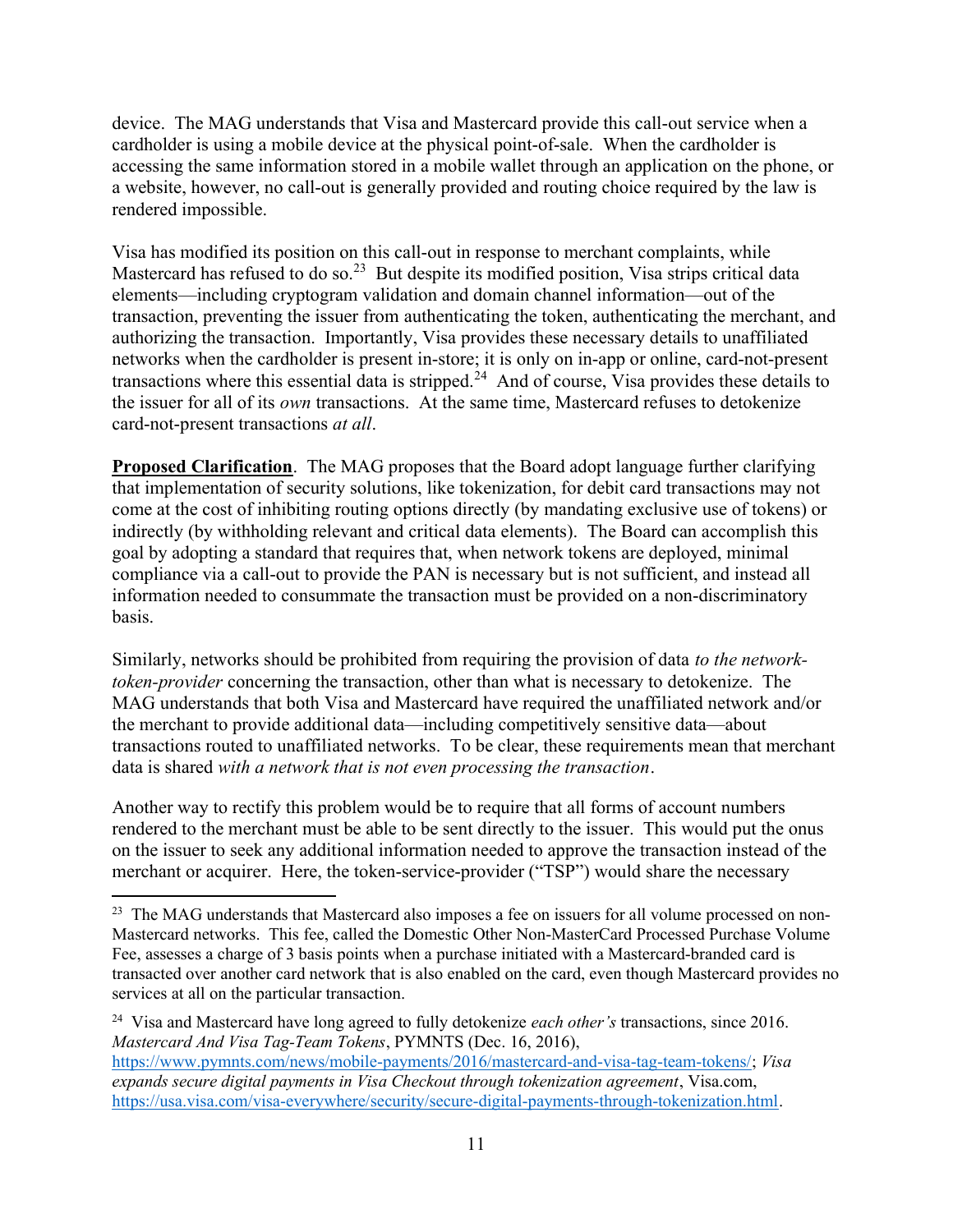information with the issuer in advance, which would allow the issuer to detokenize the transaction. Similarly, another alternative would be to prohibit a network-specific token and to require a network-agnostic token, which would be generated with the issuer owning the algorithm to decode the transaction.

As tokenization is increasingly used throughout the payment ecosystem, it is imperative that the Board make clear that debit card issuers must properly enable, and allow merchants to choose from, at least two unaffiliated networks for all types of transactions, without using tokenization as a technical barrier to prevent routing.

### V. Small-Ticket and AFD Transactions Are Discrete Card-Present Merchant Transaction Types

The MAG requests that the Board clarify that, like card-not-present transactions, small-ticket or "low-value" transactions are considered "a particular type of transaction for which two unaffiliated payment card networks must be available." NPRM at 26190, 26192. The NPRM references "low-value card-present transactions" as a growing area and presumably references these transactions in Proposed Comment  $235.7(a)$ – $(2)(iii)$ 's example of a specific type of merchant, a "fast food restaurant." NPRM at 26191 n.17, 26194.

Similarly, the Board should further clarify that automated fuel dispenser ("AFD") transactions are transactions of a "particular type of merchant" for which routing must be enabled. Both transaction sets have seen problems with PINless enablement in the market, likely due to issuers disabling unaffiliated networks on these types of transactions pursuant to incentive agreements with Visa or Mastercard.

To remove any conceivable doubt about the application of Regulation II to these merchants and these transactions, the MAG suggests the following revision to Proposed Comment 235.7(a)- (2)(iii), underlined in red:

iii. *Examples of permitted arrangements*. For every geographic area  $(e.g., New York)$ State), specific merchant (e.g., a specific fast food restaurant chain), particular type of merchant (e.g., fast food restaurants, automated fuel dispensers), and particular type of transaction (e.g., card-not-present transaction, low-value transaction) for which the issuer's debit card can be used to process an electronic debit transaction, an issuer must enable at least two unaffiliated payment card networks, but those payment card networks do not necessarily have to be the same two payment card networks for every transaction.

## VI. Use of Proprietary Specifications to Create Barriers to Routing

The global networks continue to leverage EMVCo and its limited ownership structure to create specifications that in turn limit routing capabilities. Within EMVCo, unaffiliated networks are relegated to the role of technical advisors. The implementation of EMV 3-D Secure (EMV 3DS) is an example. Here, EMVCo has adopted a specification that may be used to authenticate a cardholder in ecommerce for participating issuers. The specification allows for rules that make routing of debit transactions impossible, thus not complying with the law, as well as permitting the imposition of additional fees.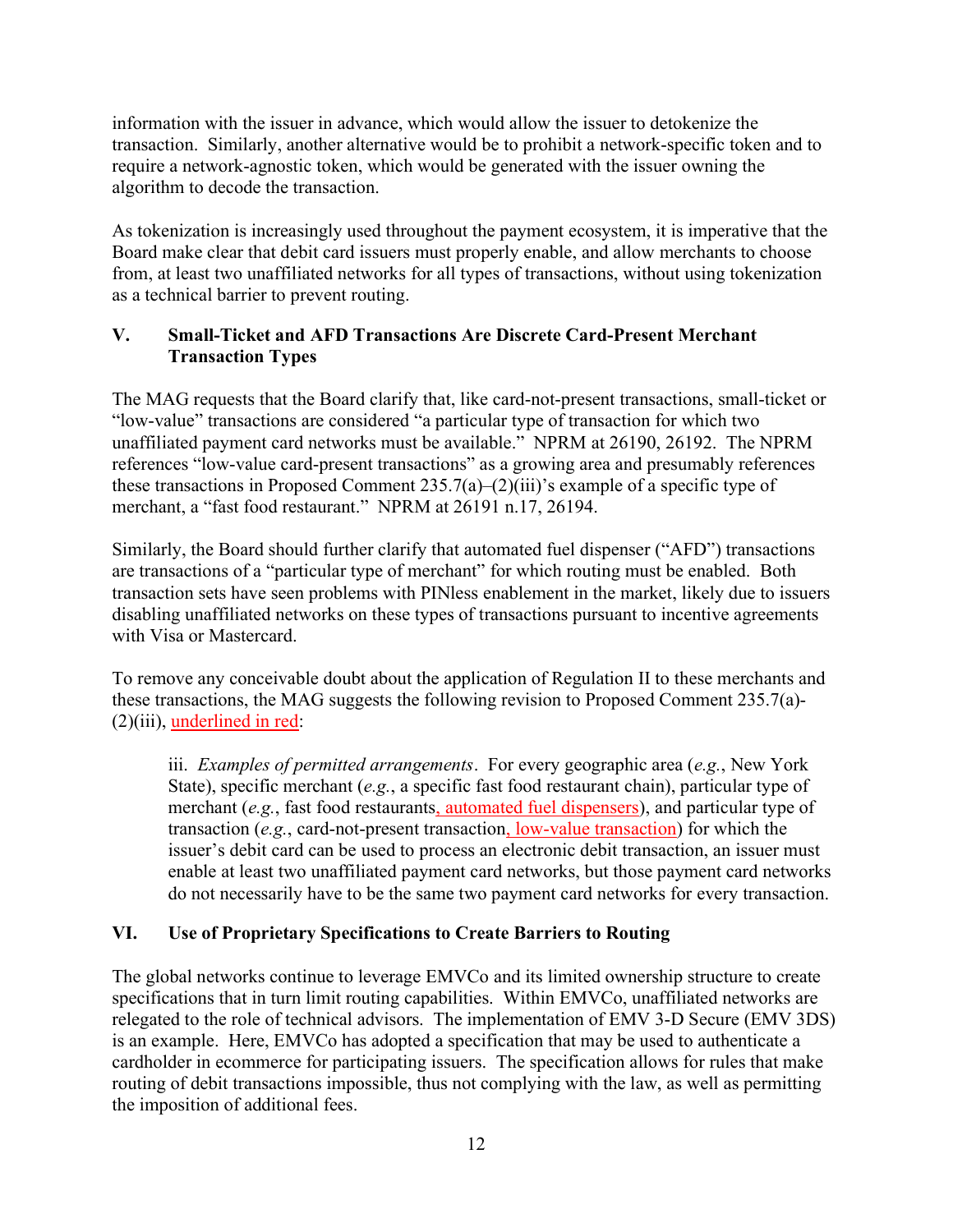Similarly, the global networks recently agreed to drop their competing "buy buttons" such as Masterpass and Visa Checkout (which saw little merchant adoption). Through an EMVCo standard, these networks have instead combined to introduce a single button for ecommerce purchases. In late 2019, this solution was re-branded "Click to Pay." The product is clearly an attempt by Visa and Mastercard to band together to compete against  $PayPal<sub>1</sub><sup>25</sup>$  which has wide adoption by merchants and consumers. Yet the Click to Pay product—in which all issuers automatically participate—is based on the EMVCo SRC specification that allows for rules that make routing of debit transactions impossible. As noted above in the discussion of the use of authentication methods to create a routing loophole, if as some networks have suggested, Click to Pay is considered a method of cardholder authentication, networks and issuers will act as if these transactions (which rely on network tokens) need not be routable.

The Board should further clarify that the use of standards such as 3DS, QR codes, or for products such as Click to Pay, should not require merchants to surrender routing rights. It is essential to future-proof Regulation II so that the inevitable implementation of new standards or technological enhancements by networks, issuers, or their agents throughout the payment ecosystem, do not eliminate merchant routing options. The MAG would welcome regular, effective enforcement of Regulation II given the dynamic and changing nature of the payments marketplace and its technology, and the history of effective evasion of regulation by the networks and issuers.

#### VII. Ensuring the Price of Regulated Transactions Are Proportional to Issuer Costs

The Board appreciates that while the NPRM does not directly address interchange fees for covered transactions, "[t]he Board will continue to review the regulation in light of the most recent data collected by the Board pursuant to EFTA section 920 and may propose additional revisions in the future." NPRM at 26190.<sup>26</sup>

The MAG urges that the Board undertake this review and reduce regulated debit interchange fees as soon as possible. The data most recently collected by the Board observed issuer costs "nearly halving" to less than 4 cents per transaction.<sup>27</sup> Yet, the Board has made no adjustments to the regulated rates. At the same time, the Board notes that "[t]he share of fraud losses absorbed by

<sup>&</sup>lt;sup>25</sup> See DOJ Complaint  $\P$  46 (detailing Visa's "long history of protecting its monopoly in online debit by entering into contracts that forestall entry and coopt would-be rivals" like PayPal).

<sup>&</sup>lt;sup>26</sup> Merchants and their representatives submitted detailed data on this issue to the Board last year. See Meeting Between Staff of the Federal Reserve Board and Representatives of Merchants and Merchant Trade Associations (Sept. 23, 2020), attaching Letter to Federal Reserve Chairman and Governors (July 27, 2020), https://www.federalreserve.gov/regreform/rr-commpublic/merchants-and-merchant-tradeassociations-meeting-20200923.pdf.

<sup>&</sup>lt;sup>27</sup> 2019 Interchange Fee Revenue, Covered Issuer Costs, and Covered Issuer and Merchant Fraud Losses Related to Debit Card Transactions, Board of Governors of the Federal Reserve System (May 2021) at 21, https://www.federalreserve.gov/paymentsystems/regii-data-collections.htm.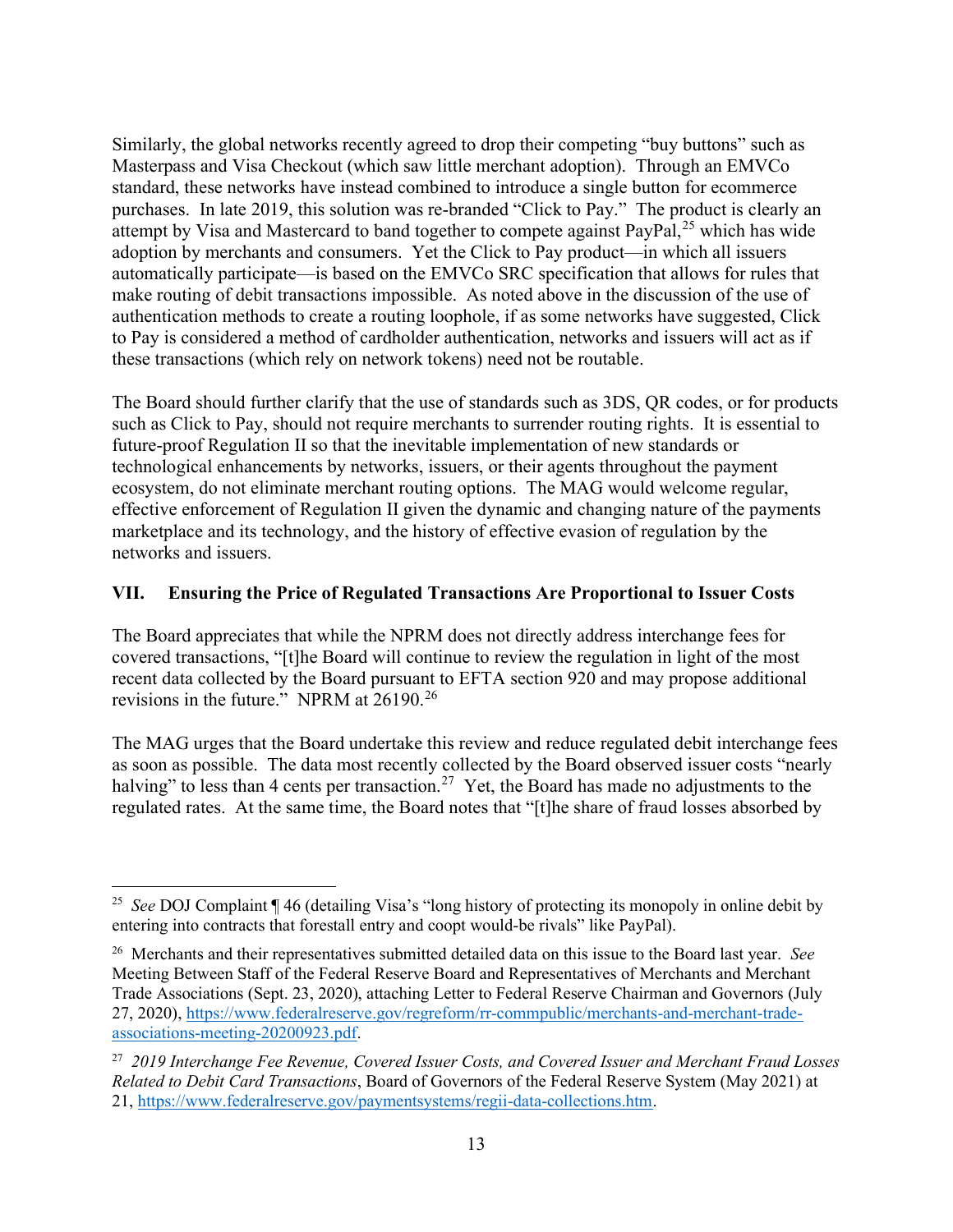issuers and merchants changed significantly from 2011 to 2019, with issuers absorbing a smaller share and merchants absorbing a larger share across all transaction categories and fraud types."<sup>28</sup>

This data means that, contrary to the EFTA, interchange fees are currently not "reasonable and proportional to the cost incurred by the issuer with respect to the transaction." 15 U.S.C. § 1693o–2(a)(2)-(3). The Board should lower the regulated rate (and eliminate the ad valorem fraud reimbursement) based on this latest cost survey, because current rates are no longer "reasonable and proportional" as issuer costs continue to decline and merchant fraud losses continue to increase.

The MAG also observes that, even though costs for issuers have declined, the regulated rate has become a floor and there is no competition below the cap. The MAG requests that the Board monitor and investigate the reasons why (1) debit interchange fees for regulated issuers have not been competed below the cap; and (2) debit interchange fees for dual-message transactions on unregulated issuers' cards have remained significantly higher than all other debit transactions.

Finally, the MAG believes that the Board should revisit the continuing necessity to allow issuers, with minimal certification of their efforts, to collect a penny per transaction for the fraud prevention adjustment. Merchants have spent billions in infrastructure investments since 2012 to enable EMV-compliant terminals, and many incurred millions in EMV chargebacks through no fault of their own because Visa and Mastercard caused delays in the development of EMV chip debit routing specifications.<sup>29</sup> In fact, merchants incurred the vast majority of the expenditure required to migrate the U.S. payment system to the more secure EMV technology. Merchants also continue to invest heavily in the security of their customers' ecommerce purchases. As the Board's data shows that merchants (and consumers) bear an increasing majority share of all fraud losses, this fraud prevention adjustment is no longer necessary or appropriate, and should be eliminated.

#### VIII. Other Areas of Continued Monitoring, Investigation and Potential Rulemaking

The Board has indicated that it will continue to review the regulation and may propose additional revisions in the future. The MAG welcomes this initiative—which is especially appropriate in light of the Executive Order—and believes it should be conducted without delaying the implementation of the currently proposed changes or enforcement of the law.

The MAG urges the Board to vigilantly focus on areas of violations or circumvention in all environments (card-present or card-not-present) and ensure that there are strict timelines to restore problems that are identified. Without such strict timelines, changes are slow, and the long-term effects of circumvention efforts continue to be felt in the market.

<sup>&</sup>lt;sup>28</sup> *Id.* at 19 & Fig. 17.

<sup>&</sup>lt;sup>29</sup> Fumiko Hayashi, Zach Markiewicz and Sabrina Minhas, *The Initial Effects of EMV Migration on* Chargebacks in the United States, Federal Reserve Bank of Kansas City (Dec. 2018) at 7 (Federal Reserve working paper noting that "variation in the liability shift across networks made EMV adoption more complex"), https://www.kansascityfed.org/~/media/files/publicat/reswkpap/pdf/rwp18-10.pdf.